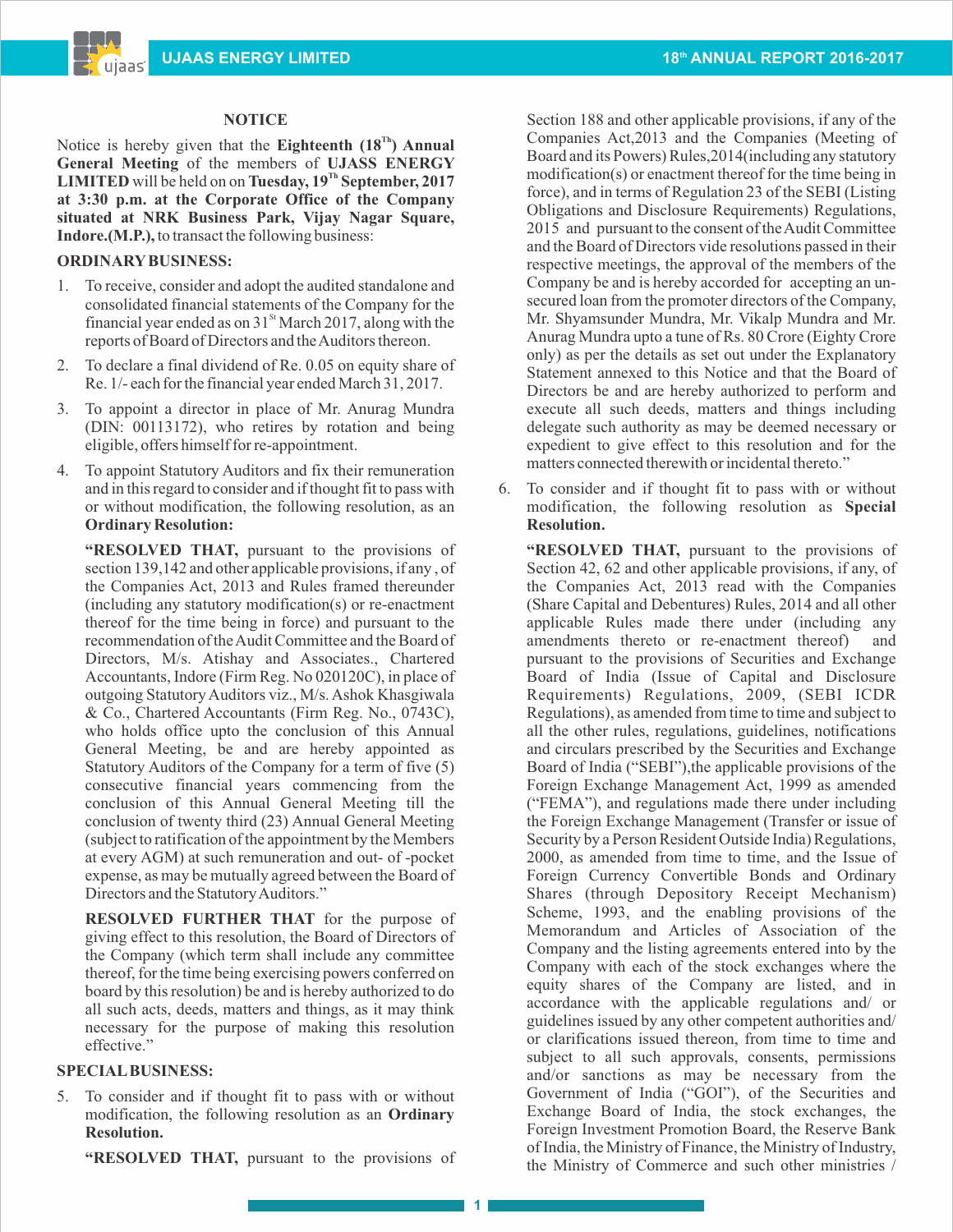departments of the Government of India, and all such other authorities or institutions as may be required, and subject to such conditions as may be prescribed by any of them while granting any such approval, consent, permission, and/or sanction, as may be agreed to by the Board of Directors of the Company (the Board, which term shall be deemed to include the Management Committee of the Board constituted or any other committee which may be constituted to exercise its powers including the powers conferred here under), the consent, authority and approval of the Members of the Company be and is hereby accorded to the Board to offer, create, issue and allot (including any provisions for allotment on firm/competitive basis as may be permitted) from time to time, in one or more tranches, in the course of domestic/international offerings, with or without an overallotment option, whether rupee denominated or denominated in foreign currency, such number of equity shares, non-convertible debentures, convertible debentures subject to SEBI guidelines, Foreign Currency Convertible Bonds (FCCBs), Global Depository Receipts (GDRs) or American Depository Receipts (ADRs), convertible warrants or any other instrument convertible into any class of equity shares or any combination thereof through Further Public Offer, Rights Issue, Preferential Offer, Private Placement or through Commercial paper subject to guidelines issued by Reserve Bank of India for such an issue, as may be deemed fit by the Board in one or more tranches, to all eligible investors including but not limited to members, promoters, directors or their relatives/associates, Indian public, Bodies Corporate, employees, Qualified Institutional Buyers, Mutual Funds, Venture Capital Funds, Banks and other institutional investors, Non- Resident Indians, Overseas Corporate Bodies, Foreign Institutional Investors, Foreign Venture Capital Investors, Foreign Nationals, etc up to an aggregate amount of Rs.500 crores (or equivalent thereof in one or more foreign currency), inclusive of premium of such issue and allotment of securities may be made in one or more tranches, in such manner and on such terms and conditions as may be determined by the Board at the time of the issue and allotment of such securities and such Securities may be issued at a discount of up to 5% (or more as may be prescribed under SEBI Regulations), on the price determined in accordance with the pricing formula."

**RESOLVED FURTHER THAT,** the Board be and is hereby authorized to issue and allot such number of equity shares as may be required to be issued and allotted upon conversion or exchange of the Securities as may be necessary in accordance with the terms of the offering, all such shares ranking pari passu with the existing equity shares of the Company in all respects including dividend and the equity shares / Securities to be so offered, issued and allotted shall be subject to the provisions of the Memorandum and Articles of Association of the Company."

**RESOLVED FURTHER THAT,** the relevant date for determining the pricing of the equity shares (or of the underlying equity shares) proposed to be issued, in accordance with the provisions of the SEBI Regulations shall be, in case of issuance of equity shares of the Company, the date of the meeting in which the Board of the Company or the Committee of Directors duly authorized by the Board of the Company decides to open the proposed issue and in case of issuance of convertible securities which are convertible/ exchangeable into equity shares of the Company at a later date either the date of the meeting in which the Board decides to open the issue of such convertible securities or the date on which the holders of such convertible securities become entitled to apply for equity shares of the Company."

**"RESOLVED FURTHER THAT,** the allotment of Securities or a combination of Securities shall be completed within a period of twelve months from the date of passing of this resolution or such other time as may be allowed under SEBI Regulations and further the Securities shall not be eligible to be sold for a period of twelve months from the date of allotment except on a recognized stock exchange or as prescribed under SEBI Regulations."

**RESOLVED FURTHER THAT,** the number and/or conversion price in relation to equity shares that may be issued and allotted on conversion, if any, of the Securities that may be issued through the 'Qualified Institutions Placement in accordance with the SEBI Regulations and also through Foreign Currency Convertible Bonds (FCCBs), Global Depository Receipts (GDRs) or American Depository Receipts (ADRs), shall be appropriately adjusted for corporate actions such as bonus issue, rights issue, split and consolidation of share capital, merger, demerger, transfer of undertaking, sale of division or any such capital or corporate restructuring."

**RESOLVED FURTHER THAT,** without prejudice to the generality of the above, subject to applicable laws and subject to approval, consents, permissions, if any of any governmental body, authority or regulatory institution including any conditions as may be prescribed in granting such approval or permissions by such governmental authority or regulatory institution, the aforesaid Securities may have such features and attributes or any terms or combination of terms that provide for the trade-ability and free transfer ability thereof in accordance with the prevailing practices in the capital markets including but not limited to the terms and conditions for issue of additional Securities and the Board be and is hereby authorized in its absolute discretion in such manner as it may deem fit, to dispose of such Securities that are not subscribed, subject to applicable law."

**RESOLVED FURTHER THAT,** the Board be and is hereby authorized to appoint the lead managers, underwriters, guarantors, depositories, custodians, registrars, stabilizing agent, escrow banks, trustees,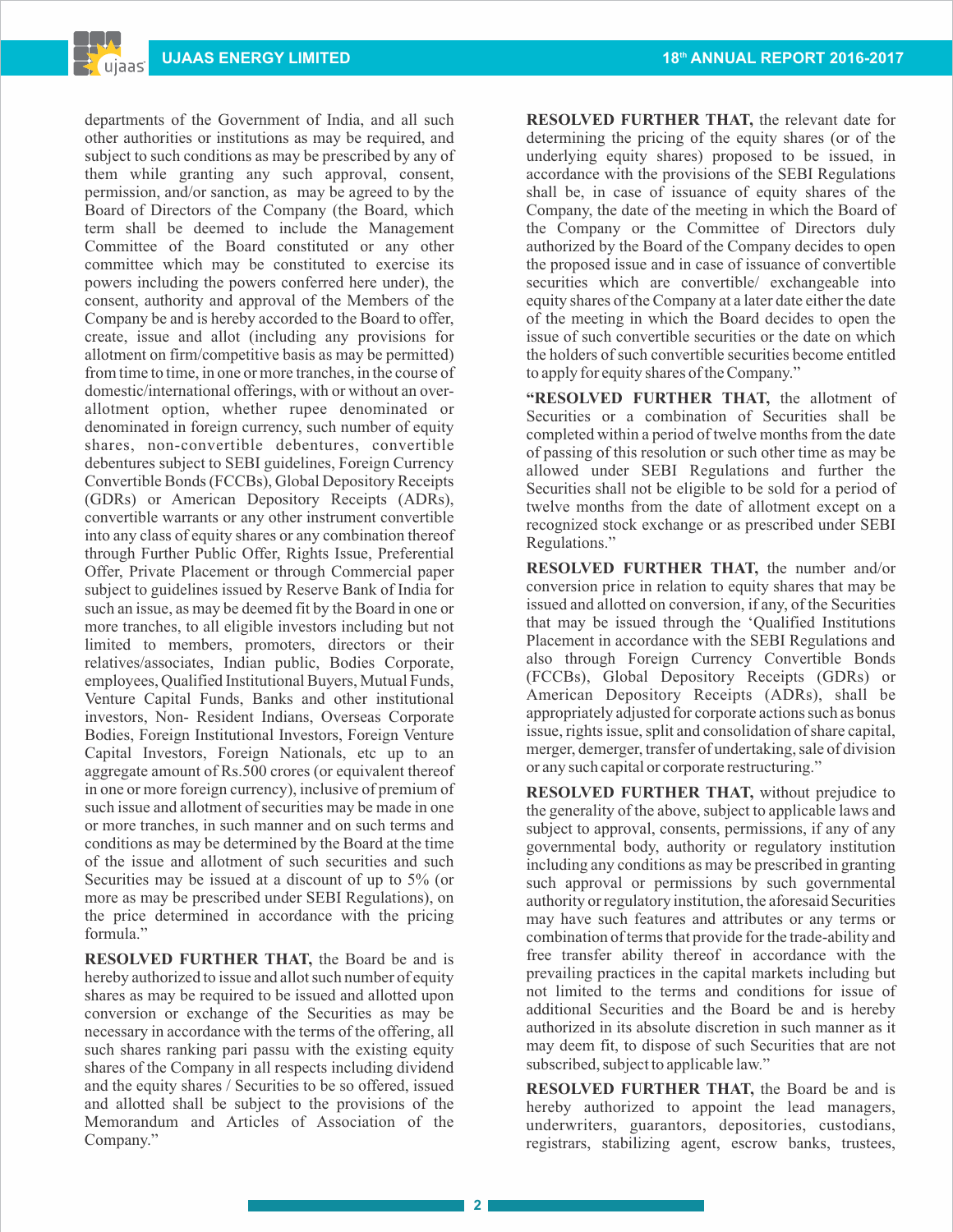bankers, advisors and all such agencies and intermediaries as may be involved or concerned in such offerings of the Securities and to remunerate them by way of commission, brokerage, fees or the like and also to enter into and execute all such arrangements, agreements, memorandum, documents, etc. with Lead Manager(s) and to seek the listing of such securities."

**RESOLVED FURTHER THAT,** the Board be and is hereby authorized to form a Fund Raising Committee of the Board and to delegate all or any of its power to the Fund Raising Committee of the Board to give effect to the aforesaid resolutions and is authorized to take such steps and to do all such acts, deeds, matters and things and accept any alterations or modification(s) as they may deem fit and proper and give such directions as may be necessary to settle any question or difficulty that may arise in regard to issue and allotment of equity shares and / or Securities."

**RESOLVED FURTHER THAT,** Mr. Anurag Mundra and Mr. Vikalp Mundra, Jt. Managing Directors and Ms. Shilpi Singh, Company Secretary of the Company be and are hereby jointly and / or severally authorized to do all such acts, deeds and things as may be necessary for giving effect to this resolution, whether incidental or ancillary thereto."

### **By order of the Board of Directors of**

| Place : Indore              | <b>Shilpi Singh</b>      |
|-----------------------------|--------------------------|
| Date: $14^{th}$ August 2017 | <b>Company Secretary</b> |
|                             | <b>ACS No: 35225</b>     |

## **Regd. Office:**

Survey No. 211/1, Opp. Sector - C & Metalman, Sanwer Road Industrial Area, Indore- 452015. (M. P.). Tel.: 0731-4715300; Fax: 0731-4715344 Website: www.ujaas.com **CIN: L31200MP1999PLC013571 E-mail: info@ujaas.com**

### **NOTES :**

- 1. An Explanatory Statement pursuant to Section 102 of the Companies Act, 2013 relating to the Special Business to be transacted at the Annual General Meeting (AGM) is annexed hereto.
- 2. A member entitled to attend and vote at the Annual General Meeting is entitled to appoint a proxy/ proxies to attend and vote on poll instead of himself/ herself and the proxy/ proxies need not be a member of the Company. Pursuant to Section 105(1) of the Companies Act, 2013, read with Rule 19 of Companies (Management and Administration) Rules, 2014 a person can act as a proxy on behalf of Members not exceeding 50(fifty) in number and holding in aggregate not more than 10(ten) percent of the total share capital of the Company carrying voting

rights. In the case of a Member holding more than 10(ten) percent of the total share capital of the Company carrying voting rights, may appoint a single person as proxy and such a person shall not act as a proxy for any other person or shareholder. The holder of proxy shall prove his identity at the time of attending the meeting. Proxy form duly stamped and executed in order to be effective, must reach the registered office of the Company not less than 48 hours before the time of commencement of the Annual General Meeting. Proxy form for the AGM is enclosed.

- 3. The Members/Representative/ Proxy(s) are requested to bring attendance slip, as enclosed, duly filled in, together with their copy of the notice convening the Annual General Meeting.
- 4. In case of joint holders attending the Meeting, only such joint holder who is higher in order of names will be entitled to vote.
- 5. Corporate members intending to send their authorized representatives to attend the meeting are requested to send to the Company a certified copy of the Board resolution pursuant to Section 113 of the Companies Act, 2013 authorizing their representative to attend and vote on their behalf at the meeting.
- 6. All documents referred to in the above notice and explanatory statement are available for inspection at the registered office of the Company on all working days (except Saturday, Sundays and Public holidays) during working hours upto the date of the Annual General Meeting.
- 7. The Register of Directors and Key Managerial Personnel and their shareholding maintained under Section 170 of the Companies Act, 2013, the Register of Contracts or arrangements in which Directors are interested under Section 189 of the Companies Act, 2013 will be available for inspection by the Members at the AGM.
- 8. The Register of Members and Share Transfer Books of the Company will remain closed from  $13<sup>th</sup>$  September, 2017 to  $19<sup>th</sup>$  September, 2017 (both days inclusive) to determine the eligible shareholders for the payment of dividend and the dividend if declared, will be paid within 30 days from date of Annual General Meeting (Date of declaration).
- 9. Members are requested to forward their queries on the subjects to the Company Secretary at the Corporate Office Address or mail at  $cs@$ ujaas.com at least 10 days in advance so as to enable the Company to furnish information / replies / clarification at the Annual General Meeting.
- 10. Pursuant to section 72 of the Companies Act, 2013 and with rule 19(1) of the rules made their under, Members holding shares and physical form and desirous of making a nomination in respect of their shareholding in the Company are requested to submit the details to the Registrar and Share Transfer Agent or the Secretarial Department of the Company at its Registered Office, in prescribed form SH-13. Members holding shares in demat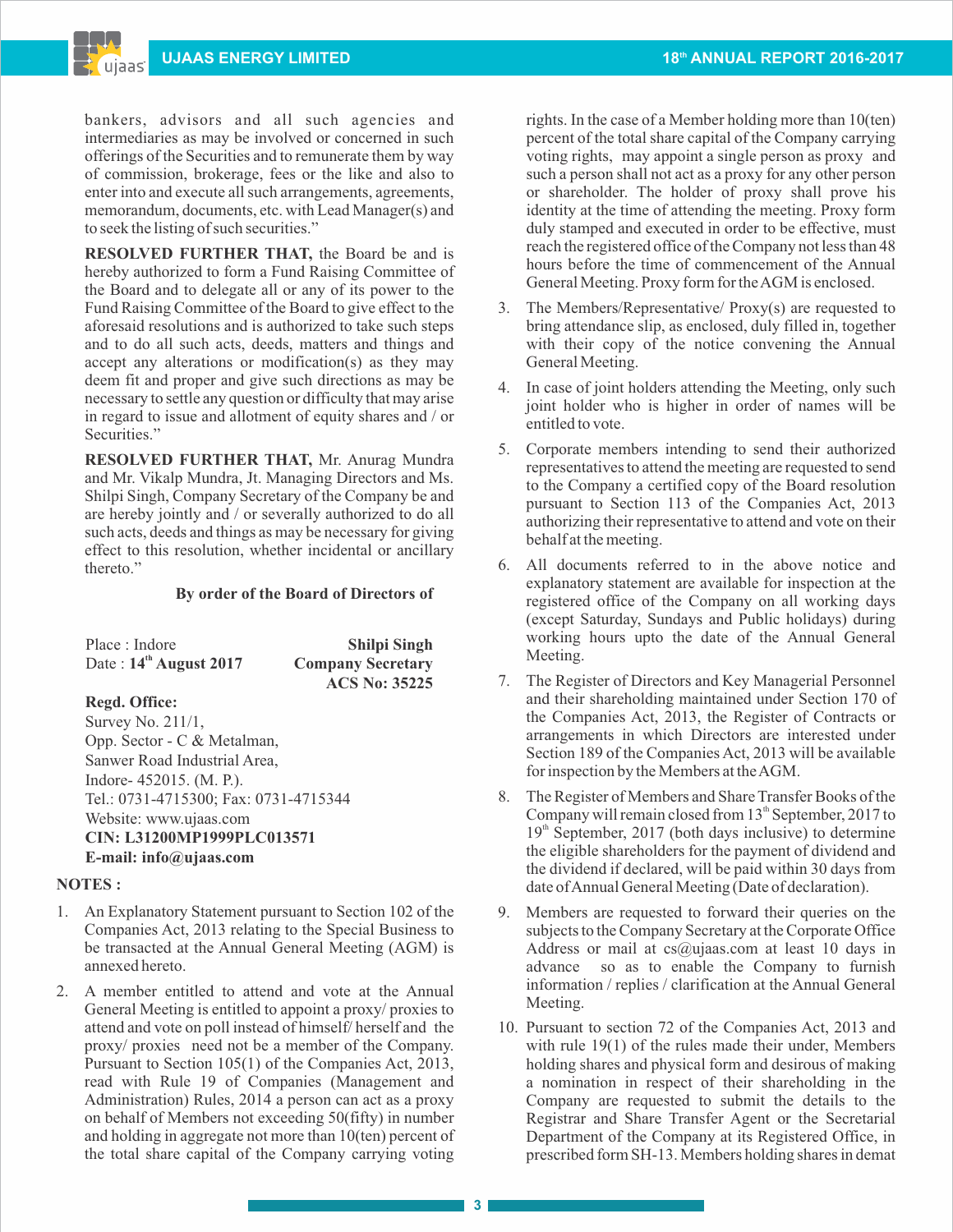form may contact their Depository participants for recording the same.

- 11. In all correspondence with the Company or with its Registrar & Share Transfer Agent members are requested to quote their folio number and in case the shares are held in dematerialized form, they must quote their Client ID Number and DPID Number.
- 12. To support the 'Green Initiation, the Members who have not registered their e-mail addresses are requested to register the same with their Depositories or with our Registrar "Bigshare Services Pvt. Ltd." Regd. Off: 1st Floor, Opp. Vasant Oasis Makwana Road, Marol, Andheri East Mumbai 400059, Maharashtra. Email: investor@bigshareonline.com
- 13. Members holding shares in electronic form may note that bank particulars registered against their respective depository accounts will be used by the Company for payment of dividend. The Company or its Registrars and Share Transfer Agents, Bigshare Services Private Limited ("Bigshare") cannot act on any request received directly from the members holding shares in electronic form for any change of bank particulars or bank mandates. Such changes are to be advised only to the Depository Participant by the members.
- 14. Members holding shares in electronic form are requested to intimate immediately any change/correct in their address or bank mandates to their Depository Participants with whom they are maintaining their demat accounts. Members holding shares in physical form are requested to advise any change in their address or bank mandates immediately to the Company / Registrar.
- 15. The copy of the Notice along with the Annual Report is being sent through electronic mode to all the members whose email address are registered with the Company/Depository Participants(s) unless any member has requested for a physical copy of the same. For members who have not registered their email address, physical copies of the Annual Report are being sent in the permitted mode.
- 16. The Details as required under Regulation 36(3) of the SEBI(Listing Obligations and Disclosure Requirements) Regulations, 2015 ("the SEBI (LODR) Regulations", 2015), of the persons seeking re-appointment as Director under Item No.3 of the Notice, is also annexed and forms part of this Notice.
- 17. Non-resident Indian shareholders are requested to inform about the change in the residential status on return to India with other details like particulars of their bank account maintained in India with complete name, branch, account type, account number and address of the bank with pin code number, if not furnished earlier for permanent settlement to our Share Transfer Agent or the concerned Depository Participant, as the case may be, immediately.
- 18. The Securities and Exchange Board of India (SEBI) has mandated the submission of Permanent Account Number

(PAN) by every participant in securities market. Members holding shares in electronic form are, therefore, requested to submit their PAN to their Depository Participants with whom they are maintaining their demat accounts. Members holding shares in physical form can submit their PAN to the Company / Registrar.

19. The Investors who have not yet encashed / claimed the Dividend, are requested to encash /claim the Dividend immediately. In terms of Section 124 of the Companies Act, 2013, the Company shall be required to transfer the unclaimed/unpaid Dividend of the Company on the expiry of seven years from the date it became due for payment to the "Investor Education and Protection Fund" and subsequently the shareholders shall not have any right to claim the said refund from the Company or from the said Fund. The Company has uploaded the details of unpaid and unclaimed dividend lying with the Company as on September 22,2016 (date of last Annual General Meeting) on the website of the Company at http://ujaas.com/unclaimed-dividend/.

20. The details of the Un-encashed/Un-claimed above-

mentioned Dividend are as under:

- **Unclaimed/ Due date of un-encashed** transfer to **Dividend** Investor **Financial Year amount as on Education and 31.03.2017 Protection**   $(Amt in \overline{\zeta})$  Fund 2012-13(Interim Dividend)  $|5648.50|$  18<sup>th</sup> September, 2019 2012-13 (Final Dividend)  $|141740.40|$   $|31^{\text{st}}$  August, 2020 2013-14 (Final Dividend)  $|283019.00|$   $|1^{\text{st}}$  November, 2021 2014-15(Final Dividend) 96550.95 29<sup>th</sup> October, 2022 2015-16 (Interim Dividend) 67429.17  $15<sup>th</sup>$  April, 2023
	- 21. In compliance with Section 108 of the Companies Act, 2013, Rule 20 of the Companies (Management and Administration) Rules, 2014, substituted by the Companies (Management and Administration) Amendment Rules, 2015, and Regulation 44 of the SEBI (LODR) Regulations, 2015, the Company has provided a facility to the members to exercise their votes electronically through electronic voting service facility arranged by **National Securities Depository Limited (NSDL).** The facility for voting, through Ballot Paper, will be also made available at the AGM and the members attending the AGM who have not already cast their votes by remote e-voting shall be able to exercise their right at the AGM through ballot paper. Members who have cast their votes by remote e-voting prior to the AGM may attend the AGM but shall not be entitled to cast their votes again. The instructions for e-voting are annexed to the Notice.

## **PROCEDURE FOR REMOTE-EVOTING**

## **A. In case of members receiving e-mail from NSDL:**

1. Open email and open PDF file viz; "Ujaas e-voting.pdf"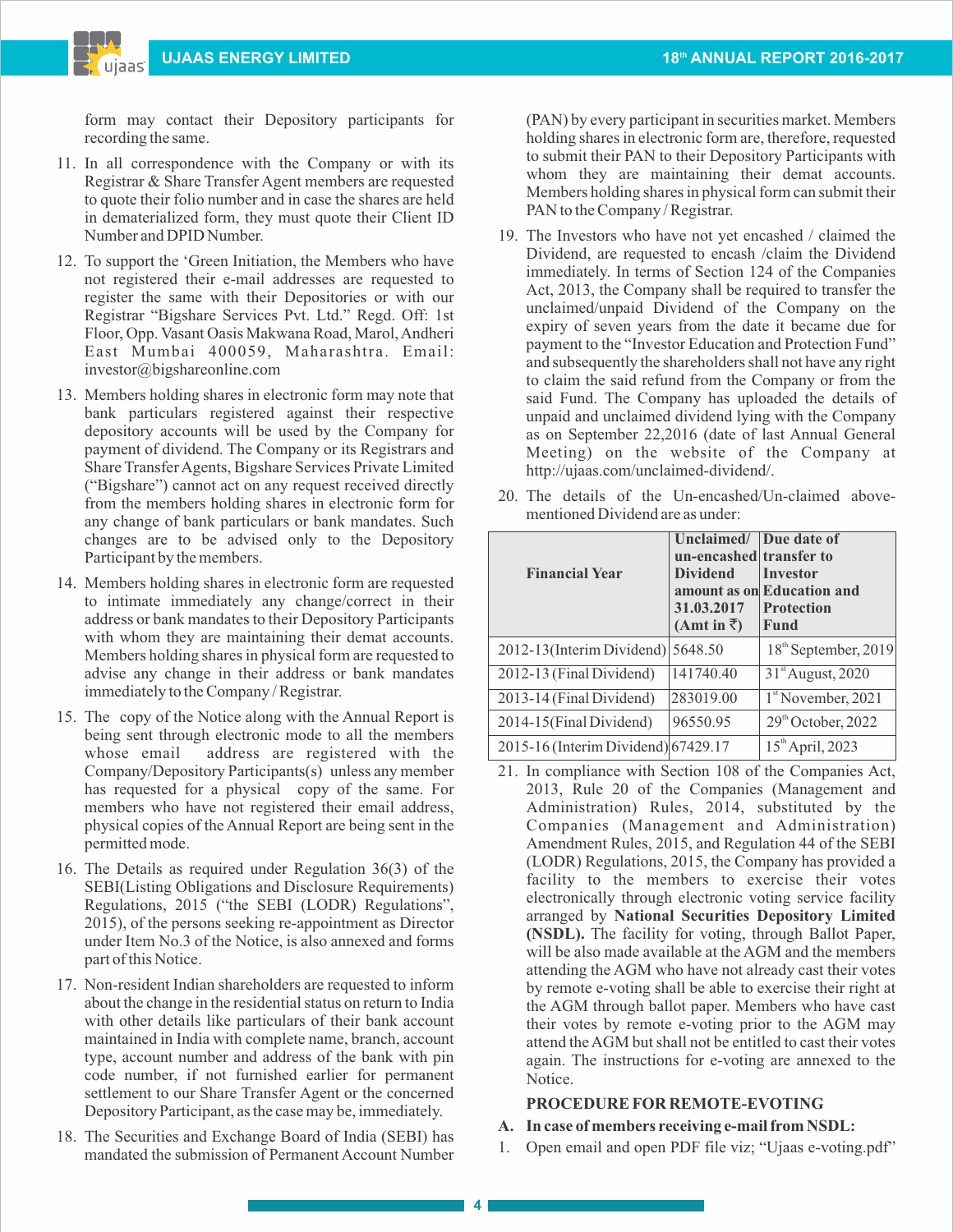with your Client ID or Folio No. as password. The said PDF file contains your user ID and password/PIN for remote e-voting. Please note that the password is an initial password. If you are already registered with NSDL for e-Voting then you can use your existing user ID and password.

- 2. Log on to the e-voting website www.evoting.nsdl.co.on
- 3. Click on "Shareholders" Login.
- 4. Put user Id and password. Click Login.
- 5. Password change menu appears. Change the password with new password of your choice with minimum 8 digits/characters or combination thereof. Note new password. It is strongly recommended not to share your password with any other person and take utmost care to keep your password confidential.
- 6. Home page of remote e-voting opens. Click on remote e-voting: Active Voting Cycles.
- 7. Select EVEN (Evoting Event Number) of Ujaas Energy Limited.
- 8. Now you are ready to remote evoting as cast vote page opens.
- 9. Cast your vote by selecting appropriate option and click on SUBMITand also confirm when prompted.
- 10. Upon confirmation, the message "vote cast successful" will be displayed.
- 11. Once you have voted on the resolution, you will not be allowed to modify your vote.
- 12. Institutional shareholders (i.e. other than individuals, HUF, NRI etc.) are required to send scanned copy (PDF/JPG Format) of the relevant Board Resolution/ Authority letter etc. together with attested specimen signature of the duly authorized signatory(ies) who are authorized to vote, to the Scrutinizer through e-mail to Scrutinizer Ashish Karodia ashishkarodia@gmail.com with a copy marked to evoting@nsdl.co.in

### **B. In case of members receiving the physical copy:**

- 1. To refer to the attached instruction sheet for the evoting particulars viz.initial password alongwith EVEN (e voting EVEN number ) and user ID.
- 2. Please follow all the steps from Sr. No.1 to Sr. No. 9 In case of any queries, you may refer the Frequently Asked Questions (FAQs) for Members and remote evoting user manual for Members available at the downloads section of www.evoting.nsdl.com or call on toll free no.: 1800-222-990

## **OTHER INSTRUCTIONS**

1. The evoting period commences on Saturday,  $16<sup>th</sup>$ September, 2017 at (9.00 a.m. IST) and ends on Monday  $18<sup>th</sup>$  September, 2017 at (5.00 p.m. IST). During this period, Members holding shares either in physical form or in dematerialized form, as on Wednesday,  $13^{\text{th}}$ September, 2017 i.e., cut-off date, may cast their votes electronically. The e-voting module shall be disabled by NSDL for voting thereafter. Once the vote on a resolution is cast by

the Member, he/she shall not be allowed to change it subsequently or cast vote again.

- 2. The Voting rights of Members shall be in proportion to their shares in the paid up equity share capital of the Company as on the cut-off date. A person, whose name is recorded in the register of members or in the register of beneficial owners maintained by the depositories as on the cut-off date only shall be entitled to avail the facility of voting, either through remote evoting or voting at the meeting through poll paper.
- 3. Any person, who acquires shares of the Company and becomes a member of the Company after the dispatch of Notice and is holding shares as of the cut-off date, may obtain the Login ID and password by sending a request at evoting@nsdl.co.in or investor@bigshareonline.com However, if he/she is already registered with NSDL for remote evoting then he/she can use his/her existing userid and password for casting vote. If you forget your password, you can reset your password by using "forgot user details/password" option available on www.evoting.nsdl.com.
- 4. Mr. Ashish Karodia, Practicing Company Secretary (CP No. 6375, membership no. F6549) has been appointed as the Scrutinizer to scrutinize the evoting process in a fair and transparent manner and to scrutinize the poll at the AGM venue.
- 5. The Scrutinizer shall, immediately after the conclusion of voting at the AGM, first count the votes cast at the meeting, thereafter unblock the votes cast through remote evoting in the presence of atleast two witnesses not in the employment of the Company and make, not later than 48hours of conclusion of the meeting, consolidated Scrutinizer's report of the total votes cast in favor or against, if any, to the Chairman or a person authorized by him in writing who shall countersign the same.
- 6. The result declared along with the Scrutinizer's Report shall be placed on the Company's website www.ujaas.com and on the website of NSDL www.evotingnsdl.com immediately. The Company shall simultaneously forward the results to the National Stock Exchange of India Limited and BSE Limited, where the shares of the Company are listed.

**STATEMENT SETTING OUT THE MATERIAL FACTS PURSUANT TO SECTION 102 OF THE COMPANIES ACT, 2013** 

## **Item No.5**

## **Approval forRelated Party Transaction**

### **Background of the Transaction**

In order to meet the capital requirements for business activities viz. forming strategic partnerships by buy minority stake in the shareholding of partners, your Company has taken took an unsecured loan from its whole time Promoter Directors, Mr. Shyamsunder Mundra, Mr. Vikalp Mundra and Mr. Anurag Mundra upto a tune of Rs. 27 Crore at a rate of interest not exceeding 6% per annum , with the Board's approval in accordance with the provisions of Section 188 of the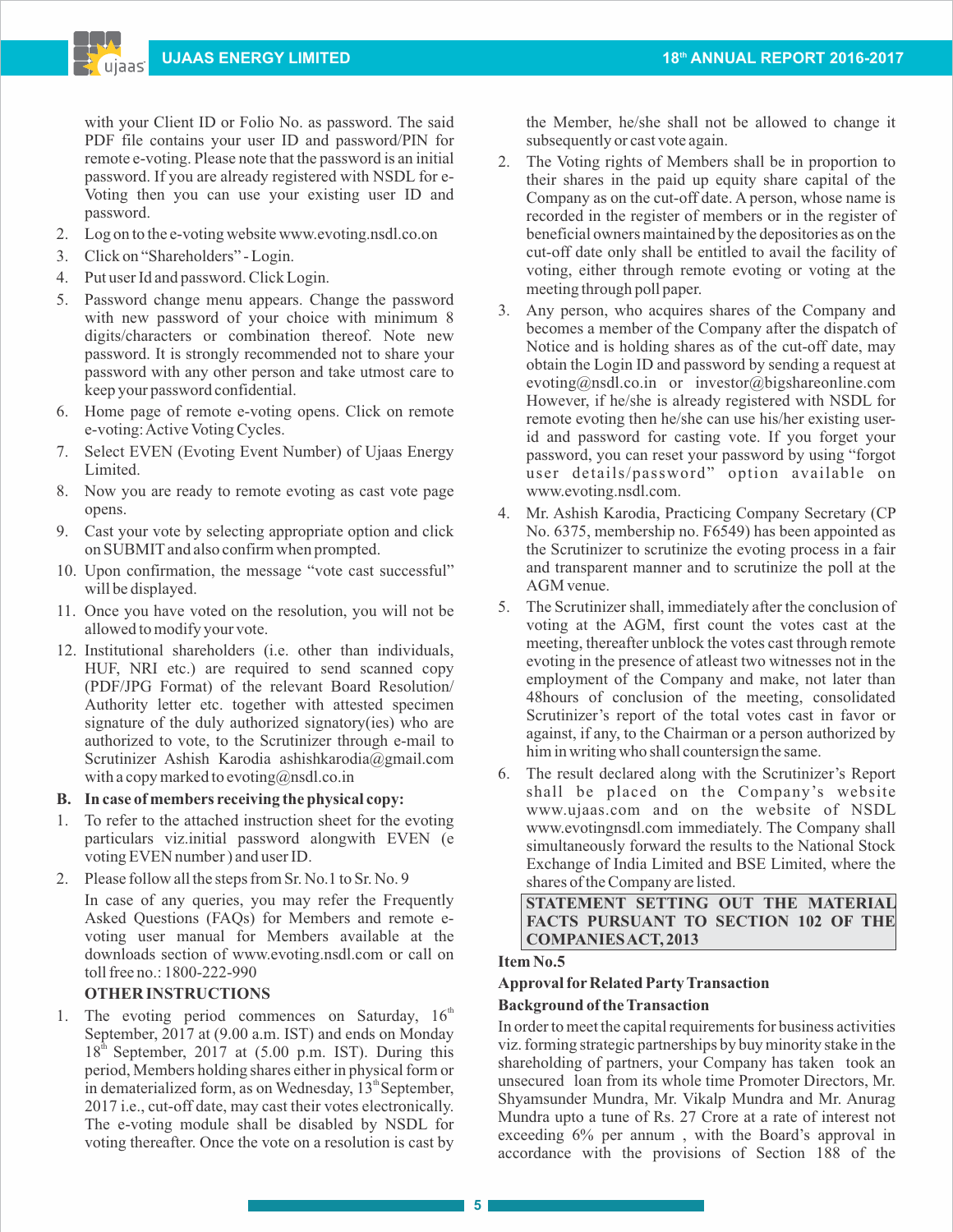Companies Act, 2013 and Regulation 23 of SEBI(LODR) Regulations, 2015.

Further the Company may take additional funds from the Promoter Directors upto a tune of Rs.80 Crore (Rupees Eighty Crore) which may be deemed to be material contract/arrangement with the Related Parties under Section 2(76) and Section 188 of the Companies Act, 2013 read with Rule 15 of the Companies (Meetings of Board and its Power) Rules, 2014 ({A transaction with a related party shall be **DISCLOSURE**

the resolution, in Indian or international markets.

Accordingly, It is proposed to raise funds of upto Rs.500 crores in one or more tranches through a mix of equity/equitylinked instruments, as may be appropriate. The Members' approval is sought for the issue of such number of Equity Shares, Global Depository Receipts (GDRs), American Depository Receipts (ADRs), Foreign Currency Convertible Bonds (FCCBs), and/or Equity Shares through Depository Receipt Mechanism and/or Fully Convertible Debentures

| Name of the Related Party                  | Mr. Shyamsunder Mundra<br>$\overline{\phantom{a}}$                                            |  |  |
|--------------------------------------------|-----------------------------------------------------------------------------------------------|--|--|
|                                            | Mr. Vikalp Mundra<br>$\overline{\phantom{0}}$                                                 |  |  |
|                                            | Mr. Anurag Mundra<br>$\overline{a}$                                                           |  |  |
| Name of the Director or Key Managerial     | Mr. Shyamsunder Mundra is father of Mr. Vikalp Mundra & Mr. Anurag Mundra                     |  |  |
| Personnel who is related, if any and their | Mr. Vikalp Mundra is a brother of Mr. Anurag Mundra and son of                                |  |  |
| Relationship                               | Mr. Shyamsunder Mundra                                                                        |  |  |
|                                            | Mr. Anurag Mundra is a brother of Mr. Vikalp Mundra and son of<br>$\overline{\phantom{0}}$    |  |  |
|                                            | Mr. Shyamsunder Mundra                                                                        |  |  |
| Nature, material terms and particulars of  | Loan from Directors not exceeding Rs.80 Crores at a Rate of Interest as may be                |  |  |
| the arrangement                            | determined by the Board of Directors considering prevailing rate on government<br>securities. |  |  |
| Any other information relevant or          | The Board of Directors of your Company on the recommendation of the Audit                     |  |  |
| important for the members to take          | Committee has approved this item in the Board Meeting held on and recommends                  |  |  |
|                                            | decision on the proposed resolution the resolution as set out in the accompanying             |  |  |
|                                            | Notice for the approval of members of the Company as an Ordinary Resolution.                  |  |  |

considered material if the transaction(s) to be entered by the Company with the related parties (directly or through an agent) amounts to 10% or more of the consolidated turnover of the company for previous year). Hence, the prior approval of the members has been sought for the above transaction with related parties.

Copy of All documents are available for inspection by the members at the Registered Office of the Company on all working days during 9.00 a.m. to 6.00 p.m. till the date of Annual General Meeting.

None of the Directors/ Key Managerial Personnel of the Company / their relatives except Mr. Shyam Sundar Mundra, Mr. Vikalp Mundra, Mr. Anurag Mundra, & their relatives are, in any way, concerned or interested financially or otherwise, in the said in the resolution as set out at No. 5 of the Notice.

The Board recommends the Resolution as set out under item No.5 for approval of the Shareholder as an Ordinary Resolution.

### **Item No. 6.:**

The Company is in the business of Solar Energy Power Generation. The Board of Directors is of the opinion that the Company requires additional funds to meet with the needs of growing business, in addition to the funds raised internally and through debt from banks and financial institutions. Hence it is imperative to have enabling approvals to raise a part of the funding requirements for the said purposes as well as for such other corporate purposes as may be permitted under applicable laws through the issue of appropriate securities as defined in

(FCDs) and/or Non Convertible Debentures (NCDs) with warrants, or any other financial instruments convertible into or linked to Equity Shares and/or any other instruments and/or combination of instruments with or without detachable warrants with a right exercisable by the warrant holders to convert or subscribe to the Equity Shares or otherwise, in registered or bearer form or any combination of Securities through public issue(s), private placement(s) or a combination thereof, including issuance of Securities through a Qualified Institutions Placement under Chapter VIII of the SEBI ICDR Regulations.

The Board may in their discretion adopt any one or more of the mechanisms prescribed above to meet its objectives as stated in the aforesaid paragraphs without the need for fresh approval from the shareholders of the Company.

The pricing of the Securities that may be issued to qualified institutional buyers and to other buyers under the Private Placement shall be freely determined subject to such price not being less than the price calculated in accordance with the SEBI ICDR Regulations. The Company may, in accordance with applicable law, offer a discount of not more than 5% or such percentage as permitted under applicable law on the price determined pursuant to the SEBI ICDR Regulations. The "Relevant Date" for this purpose will be the date when the Board or the Committee of the Board thereof decides to open the Issue for subscription.

The Special Resolution also seeks to give the Board powers to issue Securities in one or more tranche or tranches, at such time or times, at such price or prices and to such person(s)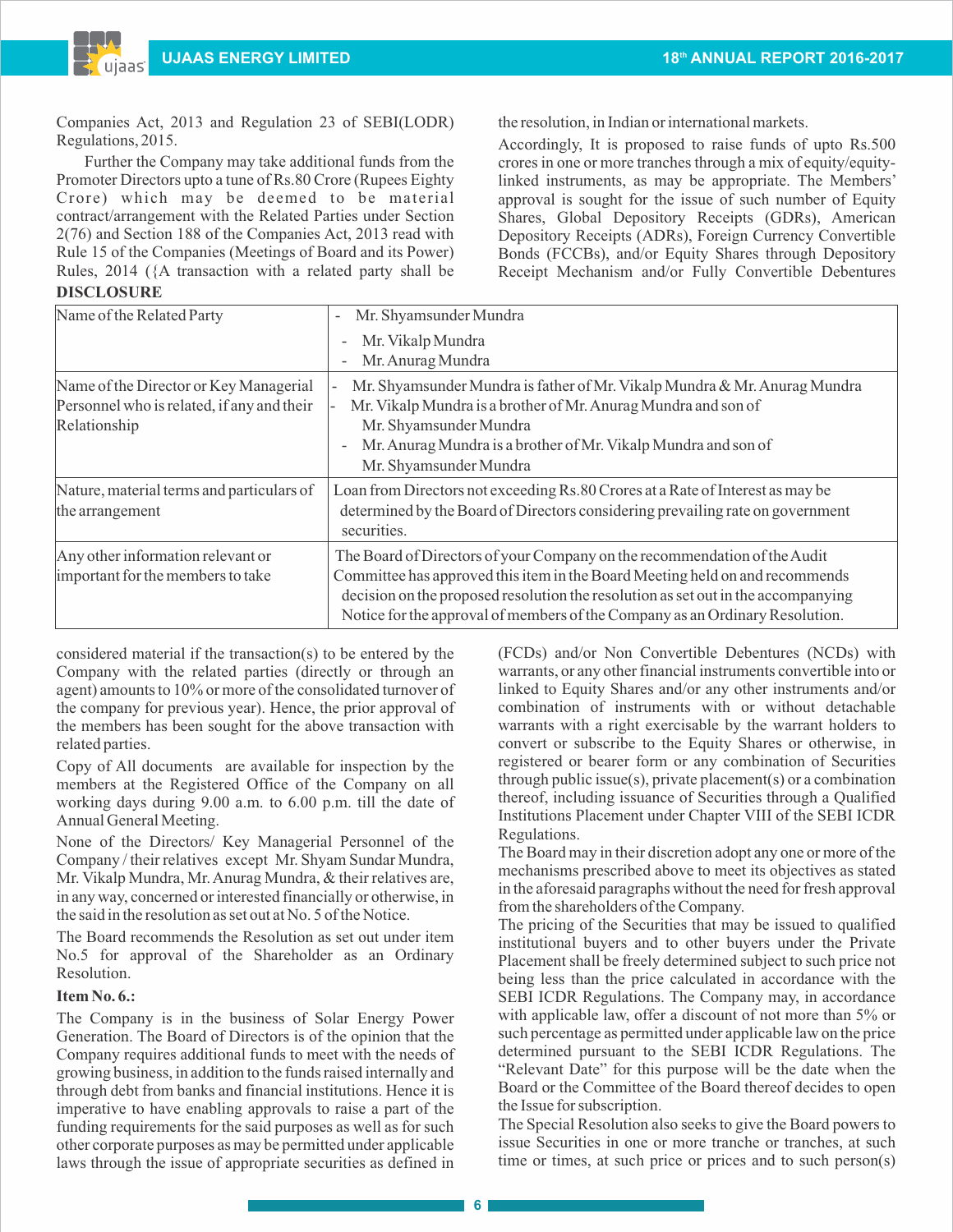ujaas

including institutions, incorporated bodies and/or individuals or otherwise as the Board in its absolute discretion deem fit. The detailed terms and conditions for the issue(s)/offering(s) will be determined by the Board or its committee in its sole discretion in consultation with the advisors, lead managers, underwriters and such other authority or authorities as may be necessary considering the prevailing market conditions and in accordance with the applicable provisions of law and other relevant factors.

The Equity Shares allotted or arising out of conversion of any Securities would be listed. The offer / issue / allotment / conversion / redemption would be subject to the availability of regulatory approvals, if any. The conversion of Securities held by foreign investors into Equity Shares would be subject to the applicable foreign investment cap and relevant foreign exchange regulations. As and when the Board does take a decision on matters on which it has the discretion, necessary disclosures will be made to the stock exchanges as may be required under the provisions of the Listing Agreement.

Section  $62(1)(c)$  of the Companies Act 2013 provides, inter alia, that when it is proposed to increase the issued capital of a company by allotment of further Equity Shares, such further Equity Shares shall be offered to the existing shareholders of such company in the manner laid down in Section 62 of the Companies Act, 2013 unless the shareholders in a General

## **THE ENERGY LIMITED 18 IN 2016-2017 18 IN 2016-2017 18 IN 2016-2017**

Meeting decide otherwise. Since, the Special Resolution proposed in the business of the Notice may result in the issue of Equity Shares of the Company to persons other than shareholders of the Company, consent of the shareholders is being sought pursuant to the provisions of Sections 42, 62 and other applicable provisions of the Companies Act, 2013 as well as applicable Rules notified by the Ministry of Corporate Affairs and in terms of the provisions of the Listing Agreement executed by the Company with the stock exchanges where the Equity Shares of the Company are listed.

None of the Directors / Key Managerial Personnel of the company / their relative are interested except to the extent of shareholding in the company.

The Board of Directors recommends the resolution as set out under item no. 6 for approval of shareholders as a Special Resolution.

## **PROFILE OF DIRECTORS SEEKING RE - APPOINTMENT**

Information required under Regulation 36 of the SEBI (Listing Obligations and Disclosure Requirements) Regulations, 2015 and Secretarial Standard 2 (SS-2) with respect to the Director, seeking re-appointment is as under

| Name of the Director                                                                                | Mr. Anurag Mundra (DIN: 00113172)                                                                                                                                                                                                                                                                                                                                                                                                                   |
|-----------------------------------------------------------------------------------------------------|-----------------------------------------------------------------------------------------------------------------------------------------------------------------------------------------------------------------------------------------------------------------------------------------------------------------------------------------------------------------------------------------------------------------------------------------------------|
| Date of Birth $&$ Age                                                                               | 16.09.1976, 41 Years                                                                                                                                                                                                                                                                                                                                                                                                                                |
| Date of Appointment / Re-appointment in the Company                                                 | 24.09.2015                                                                                                                                                                                                                                                                                                                                                                                                                                          |
| Brief Resume of the Director including nature of<br>expertise in specific functional areas          | He is a commerce graduate and has a Post-Graduation Diploma in<br>business Administration. He is also a CFA from the Institute of Chartered<br>Financial Analysts of India. With over 14 years' experience in the power<br>sector. Currently he is Overseeing our Company's finance and corporate<br>strategic in addition to leading our Company's solar power plant business.<br>He is also designated as chief Financial Officer of the Company. |
| No. of shares held in the Company as on March 31, 2017                                              | Given separate table below                                                                                                                                                                                                                                                                                                                                                                                                                          |
| Directorships in other listed Companies & Membership/                                               | N <sub>i</sub>                                                                                                                                                                                                                                                                                                                                                                                                                                      |
| Chairmanship of Committees in other Boards                                                          |                                                                                                                                                                                                                                                                                                                                                                                                                                                     |
| Inter se relationship between the Directors<br>No. of Meeting of the board attended during the year | He is son of Mr. Shyamsunder Mundra and Brother of Mr. Vikalp Mundra<br>Please refer Corporate Governance Report                                                                                                                                                                                                                                                                                                                                    |

### **DIRECTOR'S INTEREST**

|                             | Shareholding at the end of the year |                   |                                |  |
|-----------------------------|-------------------------------------|-------------------|--------------------------------|--|
| Name                        | <b>No of Shares</b>                 | % of total Shares | % of Shares pledged/encumbered |  |
|                             |                                     | of the Company    | to total Shares                |  |
| Mr. Shyam Sunder Mundra     | 48644880                            | 24.32             | 0.00                           |  |
| Shyamsunder Gendalal Mundra | 49663880                            | 24.83             | 0.00                           |  |
| Mr. Anurag Mundra           | 6416120                             | 3.21              | 0.00                           |  |
| Mr. Vikalp Mundra           | 6605840                             | 3.30              | 0.00                           |  |
| Vikalp Shyamsunder Mundra   | 4386680                             | 2.19              | 0.00                           |  |
| Mrs. Geeta Mundra           | 5448080                             | 2.72              | 0.00                           |  |
| Vikalp S Mundra             | 2352000                             | 1.18              | 0.00                           |  |
| Mrs. Vandana Mundra         | 1872000                             | 0.94              | 0.00                           |  |
| Anurag S Mundra             | 436280                              | 0.22              | 0.00                           |  |
| Mrs. Sarita Mundra          | 1200                                | 0.00              | 0.00                           |  |
| Total                       | 125826960                           | 62.91             | 0.00                           |  |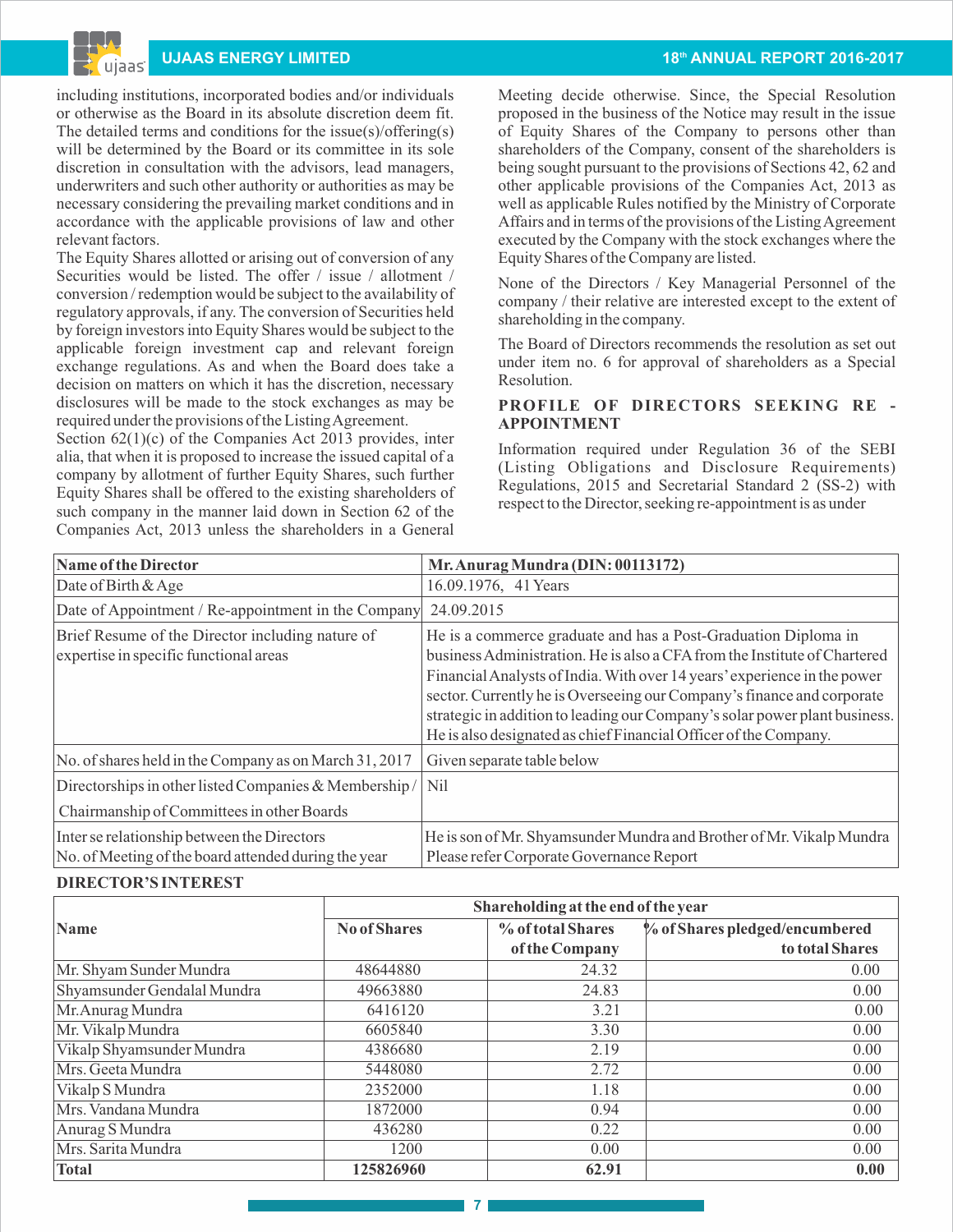

# **UJAAS ENERGY LIMITED**

## CIN:L31200MP1999PLC013571

Regd. Office : Survey no. 211/1, Opp. Sector C & Metalman, Sanver Road Industrial Area, Indore-452015

## **ATTENDANCE SLIP**

## **(Shareholders attending the Meeting in person or by Proxy are requested to complete the attendance slip and hand it over at the entrance of the meeting hall.)**

| Folio No./DP ID- Client ID :         |
|--------------------------------------|
| Name and Address of the Shareholder: |
| [in BLOCK LETTERS]                   |
| No. of Shares held :                 |
| Name of Proxy (if any)               |
| [in BLOCK LETTERS]                   |

We/I hereby record my presence at the Eighteenth Annual General Meeting of the Company on Tuesday,  $19<sup>th</sup>$  September, 2017 at 3:30 P.M. at NRK Business Park , Vijay Nagar Square , Indore - 452010 (M.P.)

Signature of the Shareholder/Proxy/Representative

 $\mathcal{L}_\mathcal{L}$  , and the set of the set of the set of the set of the set of the set of the set of the set of the set of the set of the set of the set of the set of the set of the set of the set of the set of the set of th

Note: Members are requested to bring their copy of Annual report to the meeting.

### **UJAAS ENERGY LIMITED**

### CIN:L31200MP1999PLC013571

Regd. Office : Survey no. 211/1, Opp. Sector C Metalman ,Sanver Road Industrial Area, Indore-452015

### **ELECTRONIC VOTING PARTICULARS**

| <b>EVEN</b> [e-voting Event Number] | <b>User Id</b> | <b>Password</b> |
|-------------------------------------|----------------|-----------------|
| 106857                              |                |                 |
|                                     |                |                 |

### **Notes :**

1. Please read the instructions given in the Notice of the 18<sup>th</sup> Annual General Meeting carefully before voting electronically.

2. The Remote e-Voting Period Commences On  $16^{\text{th}}$  September, 2017 [09:00 A.M.] and ends on  $18^{\text{th}}$  September, 2017 [5:00 P.M.].

**8**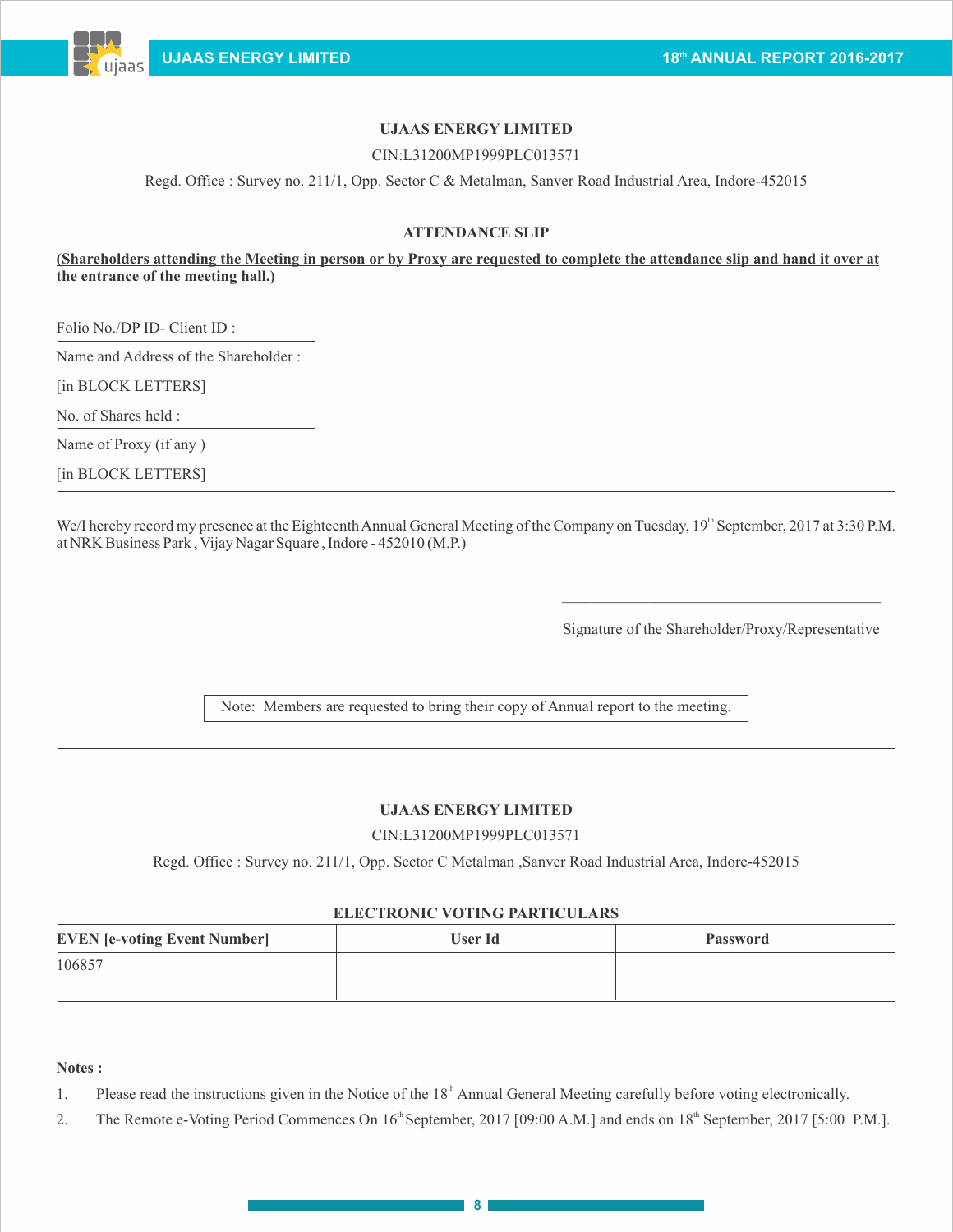

# **UJAAS ENERGY LIMITED**

CIN:L31200MP1999PLC013571

Regd. Office: Survey No. 211/1, Opp. Sector C & Metalman, Sanwer Road Industrial Area, Indore-452015

| Form No. MGT-11   |  |
|-------------------|--|
| <b>PROXY FORM</b> |  |

[Pursuant to the Section 105(6) of the Companies Act, 2013 and Rule 19(3) of the Companies (Management and Administration)

Rules, 2014]

|                                                                                                                                                                                                                                | Registered address:                                                                                                                                                                                                            |  |
|--------------------------------------------------------------------------------------------------------------------------------------------------------------------------------------------------------------------------------|--------------------------------------------------------------------------------------------------------------------------------------------------------------------------------------------------------------------------------|--|
| ,我们也不能在这里的时候,我们也不能在这里的时候,我们也不能会在这里的时候,我们也不能会在这里的时候,我们也不能会在这里的时候,我们也不能会在这里的时候,我们也                                                                                                                                               | Folio No. / *DP ID and Client ID:                                                                                                                                                                                              |  |
| I/We, being the holder/s of equity shares of the Ujaas Energy Limited, hereby appoint:                                                                                                                                         |                                                                                                                                                                                                                                |  |
|                                                                                                                                                                                                                                | 1. Name: E-mail Id:                                                                                                                                                                                                            |  |
|                                                                                                                                                                                                                                | Address: Note and the set of the set of the set of the set of the set of the set of the set of the set of the set of the set of the set of the set of the set of the set of the set of the set of the set of the set of the se |  |
| Signature: or failing him/her , or failing him/her                                                                                                                                                                             |                                                                                                                                                                                                                                |  |
| 2. Name: 2008. [2016] 2. Name: 2008. [2016] 2. Name: 2008. [2016] 2. Name: 2008. [2016] 2. Name: 2008. [2016] 2. [2016] 2. [2016] 2. [2016] 2. [2016] 2. [2016] 2. [2016] 2. [2016] 2. [2016] 2. [2016] 2. [2016] 2. [2016] 2. |                                                                                                                                                                                                                                |  |
| Address:                                                                                                                                                                                                                       |                                                                                                                                                                                                                                |  |
| Signature: or failing him/her                                                                                                                                                                                                  |                                                                                                                                                                                                                                |  |
|                                                                                                                                                                                                                                | E-mail Id:                                                                                                                                                                                                                     |  |
| Address:                                                                                                                                                                                                                       |                                                                                                                                                                                                                                |  |
|                                                                                                                                                                                                                                |                                                                                                                                                                                                                                |  |

**th** As my/our proxy to attend and vote (on a poll) for me/us and on my/our behalf at the **18 Annual General Meeting of the Company, to be th held on Tuesday, September 19 , 2017 at 03:30 p.m. at the Corporate Office of the Company situated at NRK Business park, Vijay NagarSquare, Indore. (M.P)** and at any adjournment thereof in respect of such resolutions as are indicated below:

|    | <b>S.No</b> Particulars                                                                                          | For Against |
|----|------------------------------------------------------------------------------------------------------------------|-------------|
|    | Consider and adopt the audited standalone and consolidated financial statements, Reports of the Board &          |             |
|    | Auditors' for the year ended 31st March, 2017                                                                    |             |
| 2. | Declare Final Dividend of Re. 0.05/- on Equity Share of Re. 1/- each for the financial year ended March 31,2017. |             |
| 3. | Re-appointment of Mr. Anurag Mundra (DIN: 00113172) as a Director who retires by rotation.                       |             |
| 4. | Appointment of Statutory Auditors and to fix their remuneration for the financial year 2017-18.                  |             |
|    | Approval for Related Party Transaction.                                                                          |             |
| 6. | Issue of further securities by the Company                                                                       |             |

\*Applicable for investors holding shares in electronic form.

Signed this day of 2017

 $\mathcal{L}=\mathcal{L}^{\mathcal{L}}$  , where  $\mathcal{L}^{\mathcal{L}}$  , we have the set of the set of the set of the set of the set of the set of the set of the set of the set of the set of the set of the set of the set of the set of the set of Signature of Shareholder

**Note: This Form of Proxy in order to be effective should be duly completed and deposited at the Registered Office of the Company, not less than 48 hours before the commencement of the Meeting.**